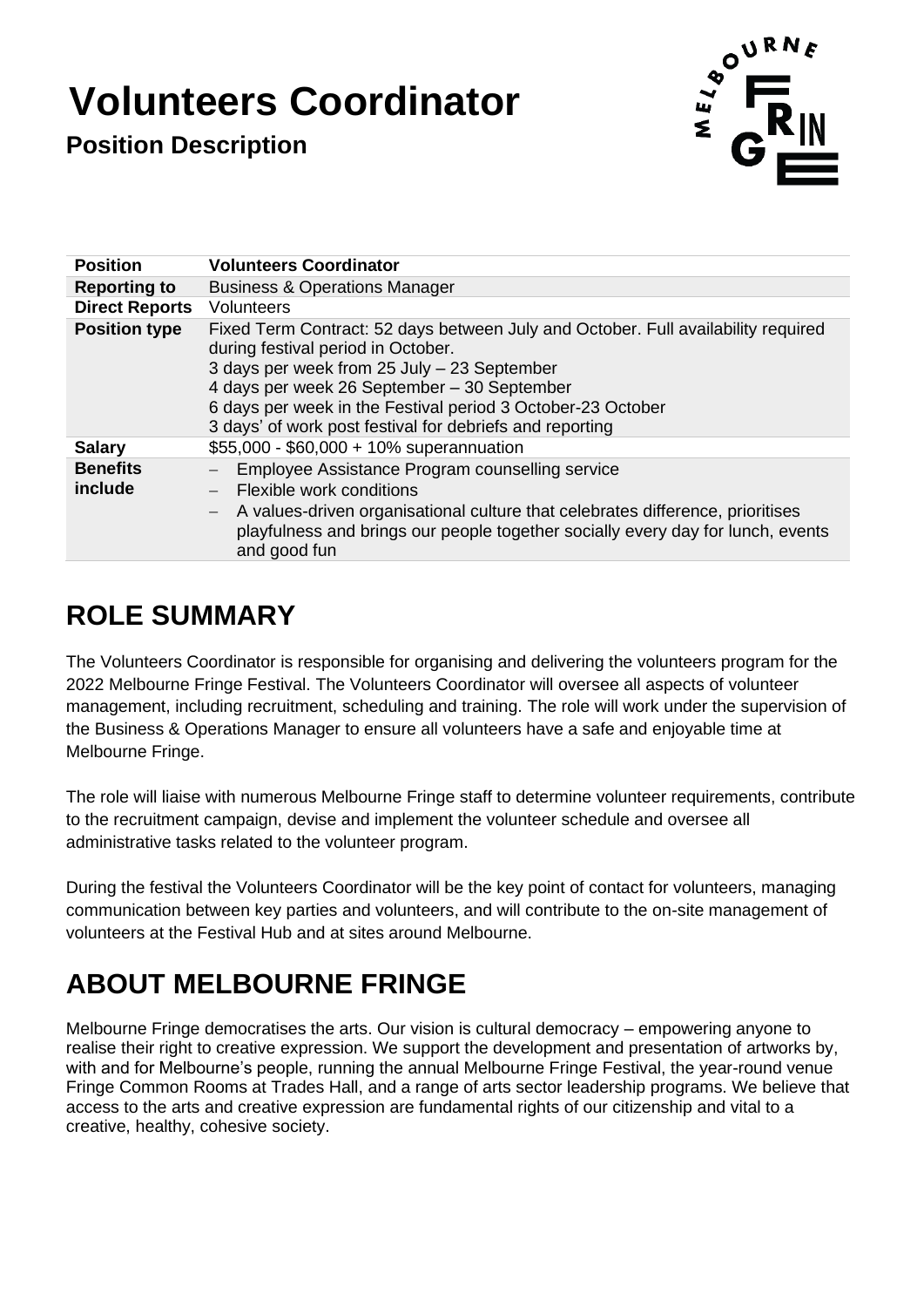### **ORGANISATIONAL CULTURE**

Melbourne Fringe is a forward-thinking, creative and inclusive organisation. Our thinking is out of the box, our work ethic is strong, and we don't let our limited resources stop us from making seemingly impossible things happen. We ensure that our workplace is characterised by big-picture thinking, optimism and playfulness. We strive for continual improvement in all aspects of our work.

We have a reputation as a caring, energetic, fast paced workplace that values our people, their mental health and what they have for lunch as key priorities. We believe that great work is made by people who enjoy what they do.

### **OUR COMMITMENT TO EQUITY**

We work on the lands of the Kulin Nation and we pay deep respects to the Elders of these lands. We acknowledge that there is a deep and rich history of storytelling and culture that has been occurring on these unceded lands for many thousands of years.

Melbourne Fringe has a deep commitment to cultural equity, and we strongly encourage applications from people who identify as First Nations, Deaf, disabled, people of colour, transgender and genderdiverse people, and women. We are a safe place for LGBTQIA+ peoples, and we ensure Melbourne Fringe is a place which celebrate people's differences. We work hard to embed equity throughout our organisation, and we strive to create safe and positive working environments for our team. We understand the need for flexible working opportunities, especially for people with caring responsibilities.

If this application format isn't accessible for you, please get in touch and let us know what alternative format would suit you best. Upon engagement, we can work with disabled staff to consider reasonable workplace adjustments to ensure access needs are met. If you have any questions about accessibility, please contact Carly Findlay, Access Advisor, on (03) 9660 9600 or [carly@melbournefringe.com.au.](mailto:carly@melbournefringe.com.au)

### **KEY RESPONSIBILITIES**

#### **Volunteers Program**

- Manage the volunteer recruitment process, actively seeking and encouraging the participation of volunteers
- − Liaise with all project managers regarding their volunteer requirements, and assist and advise on the volunteer coordination of the Signature Events Program
- Liaise with Management team members regarding their volunteer requirements
- − Maintain a reliable and accurate volunteer register and an effective system of scheduling and assigning volunteers appropriate duties
- Contribute to the sourcing of incentives for volunteers
- Update and distribute volunteer quide booklet
- In conjunction with the Business & Operations Manager, support all volunteers and ensure their needs are met including Occupational Health and Safety requirements, training and amenities
- − During the Festival, be the primary contact within the organisation for volunteers, including supporting volunteers, rescheduling shifts and assisting with any issues that arise
- − In conjunction with the Business & Operations Manager, oversee the coordination and delivery of the volunteers briefing
- − Liaise with the Business & Operations Manager regarding volunteer amenities budget and work within this budget
- − Coordinate the Volunteers Party at the conclusion of the festival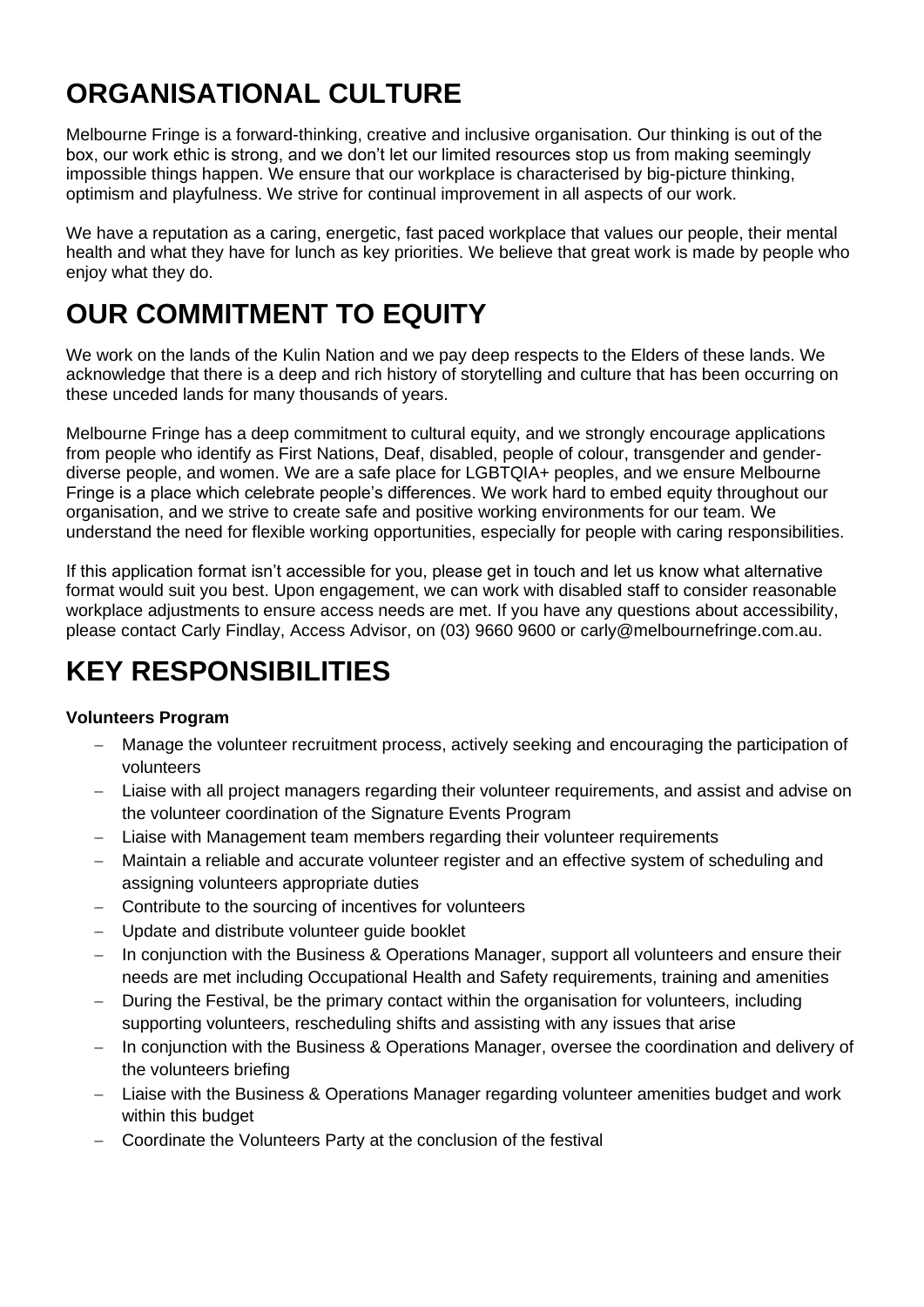− Coordinate the design, printing and distribution of Volunteers' Certificates / letters of reference after the Festival

#### **General**

- − Conduct work according to Fringe's guiding principles of artists first, creativity, human rights, intersectionality, playfulness, risk-taking, self-determination and universal access
- − Actively contribute to a safe cultural environment for all Melbourne Fringe staff, artists, volunteers, interns and other stakeholders
- − Demonstrate a commitment to continual improvement and high levels of customer service
- Engage fully in the Melbourne Fringe Festival, which by the nature of the Festival means extended hours and expanded duties during the Festival period.
- − Attend where required festivals, events, shows, exhibitions, industry gatherings and philanthropic activities and events throughout the year.
- − Undertake a detailed professional development program devised according to the Melbourne Fringe staff development framework.
- − Fulfil all legal requirements related by program activities.
- − Other duties as directed by the Business & Operations Manager

### **CORE COMPETENCIES**

To succeed in this role, candidates will need to meet these core competencies:

- Passion for the work of Melbourne Fringe and a commitment to cultural equity
- − Excellent interpersonal skills with the ability to coordinate large teams of people
- − Experience working with or supervising volunteers is desirable
- − Strong administration, systems management and organisational skills
- − Resilience and ability to work effectively under pressure
- − A sense of humour

### **THE FINE PRINT**

#### **About Role Statements**

We will continue to evolve to meet the changing needs of the arts environment, and so this document is not intended to represent the role performed in perpetuity, but rather is intended to provide an overall view of the role.

#### **Inherent Physical Requirements**

The physical requirements of this position are consistent with those of an administration or management role in a major arts organisation. You agree to advise us of any pre-existing injuries or conditions that may arise that might inhibit you in the physical requirements of the position, or any other access needs that you might have.

#### **COVID-19**

At the time of publication it is a legal requirement for Melbourne Fringe workers to be fully vaccinated before attending the office or in-person events.

#### **Working with Children Check**

The successful applicant will be required to undergo a Working with Children Check as a condition of employment with Melbourne Fringe. We will cover the cost of this check.